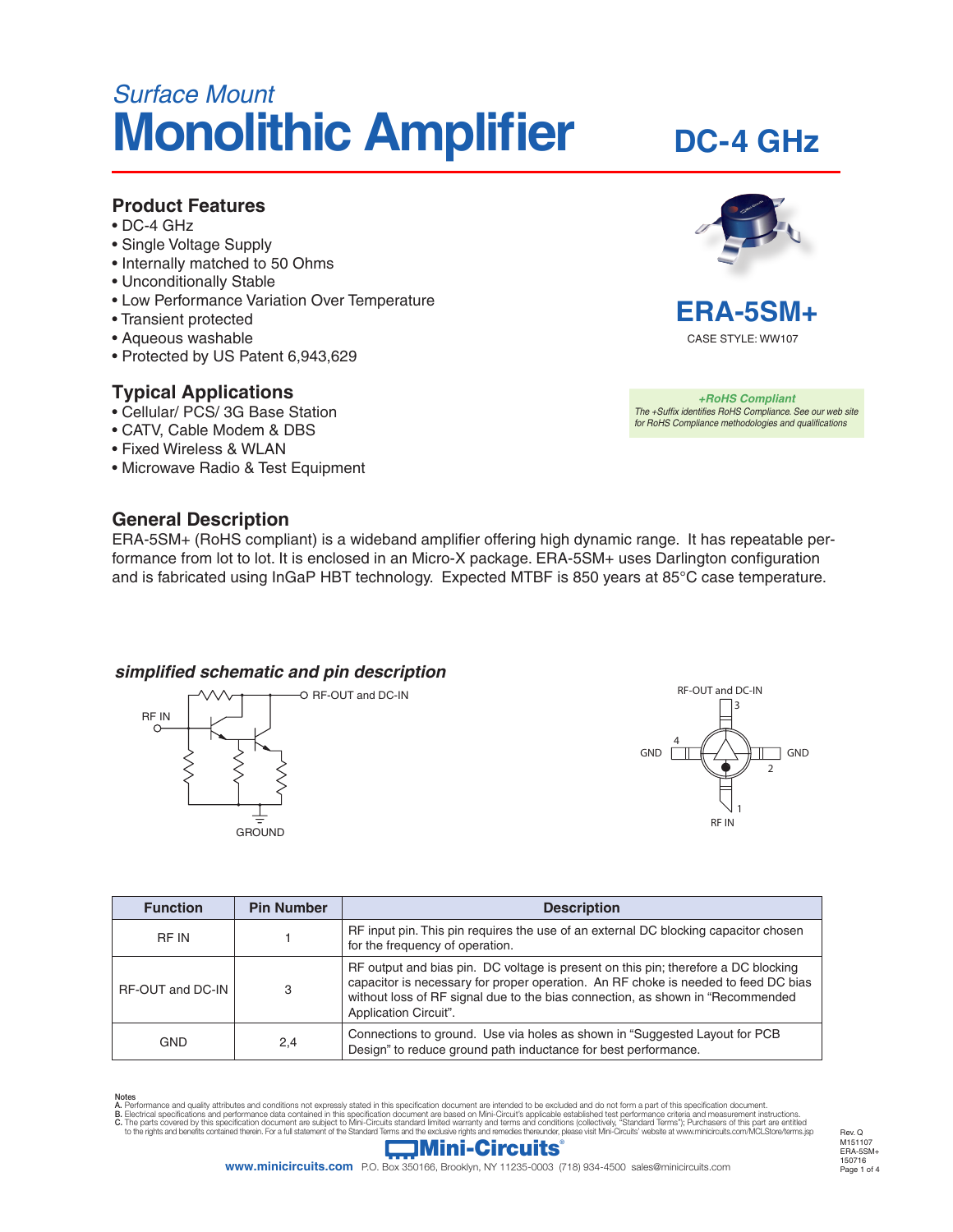| <b>Parameter</b>                                                        |                                                                     | Min.                                             | Typ.                                      | Max.                                   | <b>Units</b>          | <b>Cpk</b> |
|-------------------------------------------------------------------------|---------------------------------------------------------------------|--------------------------------------------------|-------------------------------------------|----------------------------------------|-----------------------|------------|
| Frequency Range*                                                        |                                                                     | DC                                               |                                           | 4                                      | GHz                   |            |
| Gain                                                                    | $f=0.1$ GHz<br>$f=1$ GHz                                            | 19<br>$\overline{\phantom{0}}$                   | 20.2<br>19.5                              | 22                                     | dB                    | $\geq 1.5$ |
|                                                                         | $f=2$ GHz                                                           | 16                                               | 17.6                                      | 19                                     |                       |            |
|                                                                         | $f=3$ GHz<br>$f=4$ GHz                                              | 12                                               | 15.6<br>14                                | 16                                     |                       |            |
| Magnitude of Gain Variation versus Temperature<br>(values are negative) | $f=0.1$ GHz<br>$f=1$ GHz<br>$f = 2$ GHz<br>$f = 3$ GHz<br>$f=4$ GHz | $\overline{\phantom{0}}$<br>$\equiv$<br>$\equiv$ | .0025<br>.0034<br>.0043<br>.0052<br>.0065 | .005<br>.007<br>.0085<br>.0105<br>.013 | $dB$ <sup>o</sup> $C$ |            |
| Input Return Loss                                                       | $f=0.1$ GHz<br>$f = 2$ GHz<br>$f=4$ GHz                             |                                                  | 21<br>23<br>21                            |                                        | dB                    |            |
| Output Return Loss                                                      | $f=0.1$ GHz<br>$f = 2$ GHz<br>$f=4$ GHz                             |                                                  | 30<br>26<br>17                            |                                        | dB                    |            |
| Reverse Isolation                                                       | $f=2$ GHz                                                           | 19                                               | 22                                        | $\equiv$                               | dB                    |            |
| Output Power @1 dB compression                                          | $f=0.1$ GHz<br>$f=1$ GHz<br>$f = 2$ GHz<br>$f=4$ GHz                | 16.5<br>16.5<br>15.5                             | 18.4<br>18.4<br>17<br>12.5                |                                        | dBm                   | >1.5       |
| <b>Saturated Output Power</b><br>(at 3dB compression)                   | $f=0.1$ GHz<br>$f=1$ GHz<br>$f = 2$ GHz                             |                                                  | 19.5<br>18.5<br>18                        |                                        | dBm                   |            |
| Output IP3                                                              | $f=0.1$ GHz<br>$f=1$ GHz<br>$f=2$ GHz<br>$f=4$ GHz                  | 30<br>30<br>26<br>$\equiv$                       | 33<br>33<br>30<br>26                      | $\equiv$                               | dBm                   | $\geq 1.5$ |
| Noise Figure                                                            | $f=0.1$ GHz<br>$f=2$ GHz<br>$f=4$ GHz                               |                                                  | 3.5<br>3.5<br>3.5                         | 4.5<br>4.5<br>4.5                      | dB                    | $\geq 1.5$ |
| <b>Group Delay</b>                                                      | $f = 2$ GHz                                                         |                                                  | 90                                        |                                        | psec                  |            |
| <b>Recommended Device Operating Current</b>                             |                                                                     |                                                  | 65                                        |                                        | mA                    |            |
| <b>Device Operating Voltage</b>                                         |                                                                     | 4.5                                              | 4.9                                       | 5.3                                    | V                     | $\geq$ 1.5 |
| Device Voltage Variation vs. Temperature at 65mA                        |                                                                     |                                                  | $-3.2$                                    |                                        | mV/°C                 |            |
| Device Voltage Variation vs. Current at 25°C                            |                                                                     |                                                  | 6.9                                       |                                        | mV/mA                 |            |
| Thermal Resistance, junction-to-case <sup>1</sup>                       |                                                                     |                                                  | 133                                       |                                        | $\degree$ C/W         |            |

#### **Electrical Specifications at 25°C and 65mA, unless noted**

\*Guaranteed specification DC-4 GHz. Low frequency cut off determined by external coupling capacitors.

#### **Absolute Maximum Ratings**

| Parameter                | Ratings                                             |  |  |
|--------------------------|-----------------------------------------------------|--|--|
| Operating Temperature*   | -45 $\mathrm{^{\circ}C}$ to 85 $\mathrm{^{\circ}C}$ |  |  |
| Storage Temperature      | -65 $\degree$ C to 150 $\degree$ C                  |  |  |
| <b>Operating Current</b> | 85 <sub>m</sub> A                                   |  |  |
| <b>Power Dissipation</b> | 451mW                                               |  |  |
| Input Power              | 13 dBm                                              |  |  |

Note: Permanent damage may occur if any of these limits are exceeded.

These ratings are not intended for continuous normal operation.

1 Case is defined as ground leads.

\*Based on typical case temperature rise 10°C above ambient.

Notes<br>A. Performance and quality attributes and conditions not expressly stated in this specification document are intended to be excluded and do not form a part of this specification document.<br>B. Electrical specifications

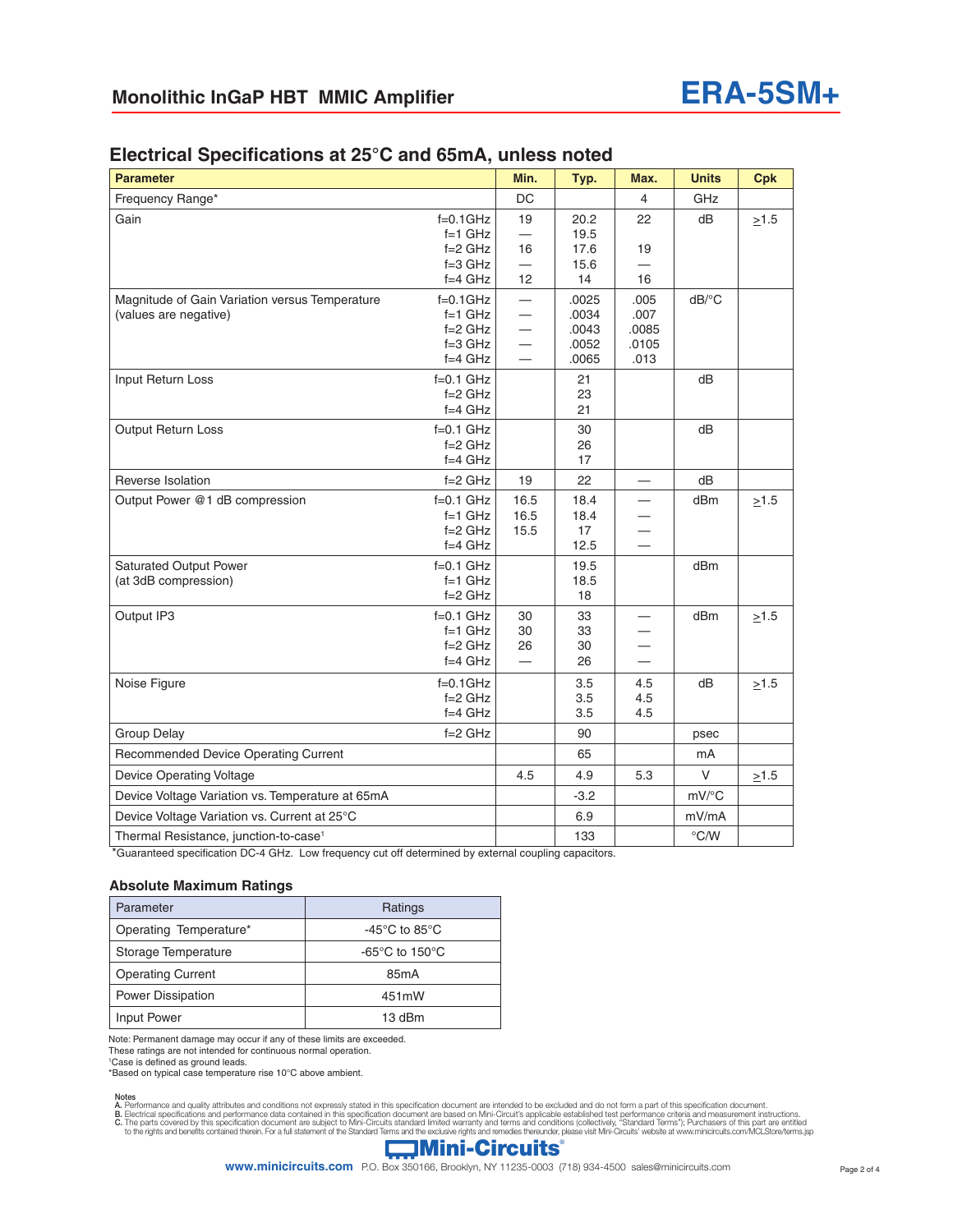### **Product Marking**



1 Markings in addition to model number designation may appear for internal quality control purposes.

#### **Additional Detailed Technical Information**

Additional information is available on our web site. To access this information enter the model number on our web site home page.

#### **Performance data, graphs, s-parameter data set (.zip file)**

#### **Case Style: WW107**

Plastic micro-x, .085 body diameter, lead finish: tin-silver over nickel

**Tape & Reel: F4** *7" Reels with 20, 50, 100, 200, 500, 1K devices*

**Suggested Layout for PCB Design: PL-075**

**Evaluation Board: TB-408-5+** 

**Environmental Ratings: ENV08T2**

# **Recommended Application Circuit**



Test Board includes case, connectors, and components (in bold) soldered to PCB

| <b>R BIAS</b> |                                                |  |  |  |
|---------------|------------------------------------------------|--|--|--|
| <b>Vcc</b>    | "1%" Res. Values (ohms)<br>for Optimum Biasing |  |  |  |
| 7             | 33.2                                           |  |  |  |
| 8             | 48.7                                           |  |  |  |
| 9             | 63.4                                           |  |  |  |
| 10            | 78.7                                           |  |  |  |
| 11            | 95.3                                           |  |  |  |
| 12            | 110                                            |  |  |  |
| 13            | 124                                            |  |  |  |
| 14            | 140                                            |  |  |  |
| 15            | 158                                            |  |  |  |
| 16            | 174                                            |  |  |  |
| 17            | 187                                            |  |  |  |
| 18            | 205                                            |  |  |  |
| 19            | 221                                            |  |  |  |
| 20            | 232                                            |  |  |  |

Notes<br>A. Performance and quality attributes and conditions not expressly stated in this specification document are intended to be excluded and do not form a part of this specification document.<br>B. Electrical specifications



**www.minicircuits.com** P.O. Box 350166, Brooklyn, NY 11235-0003 (718) 934-4500 sales@minicircuits.com Page 3 of 4